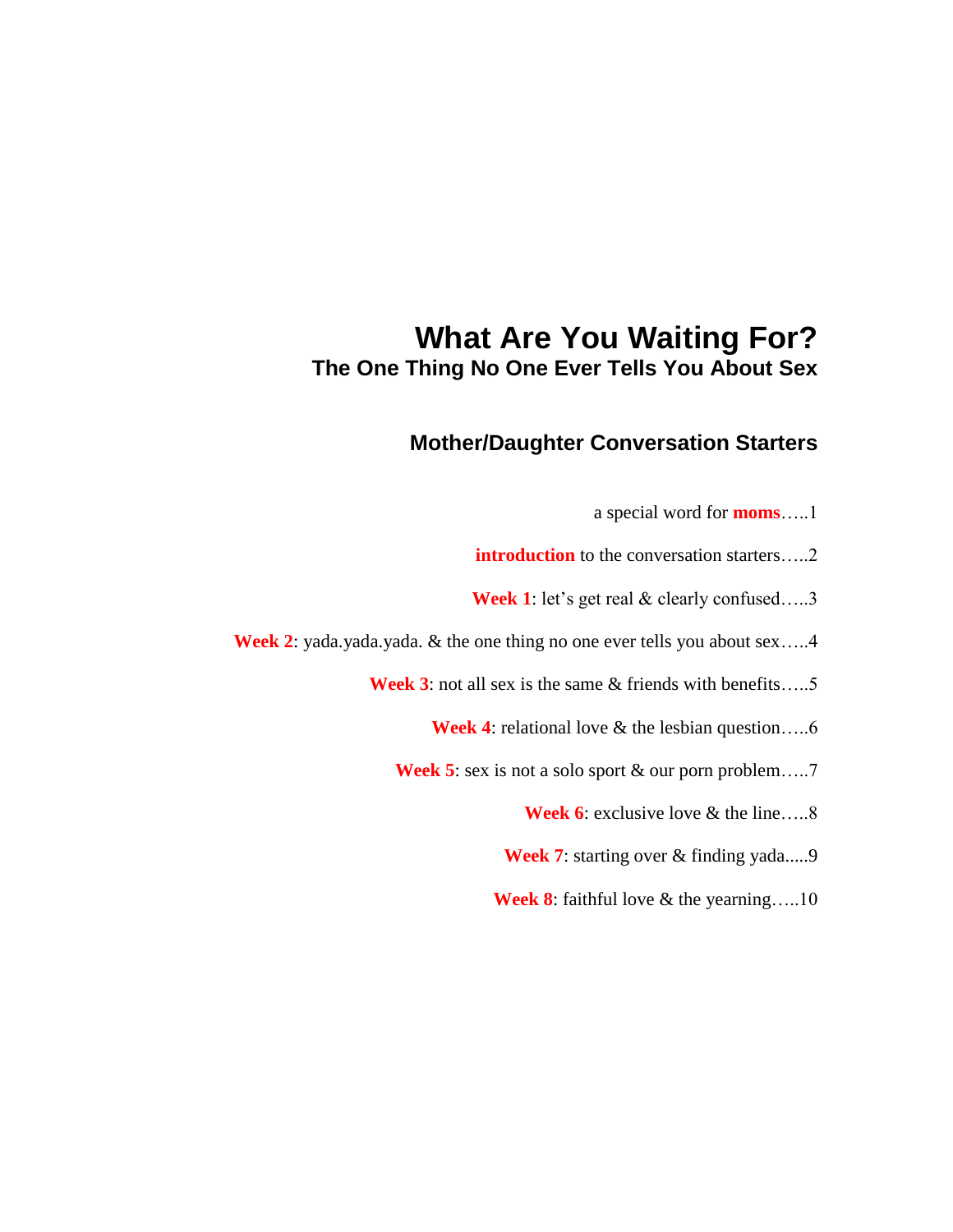#### **a special word for moms**

Hi, I'm Dannah Gresh and I am delighted to see that you're concerned about the topic of sexuality. Too many moms aren"t. Sad, because everything from boy-craziness to extreme sexual brokenness and pain is devouring our girls. The stats are not good. We don"t really want to think that our girls could fall on the wrong side of the stats. But the fact is, I ended up on the wrong side of the stats. I was left with a heart broken by sexual pain despite, ironically, my incredible love for Christ. Thankfully, His love rebuilt my heart and set it free so that today I pass on hope and healing.

Maybe your story is nothing like mine, but you want to make sure your daughter writes one that's as beautiful as yours. Maybe your story is a little like mine and the idea of talking to your daughter about sex strikes fear into your heart. Here"s some encouragement for you: II Corinthians 1:3,4 reads, "Praise be to the God and Father of our Lord Jesus Christ, the Father of compassion and the God of all comfort, who comforts us in all our troubles, so that we can comfort those in any trouble with the comfort we ourselves receive from God." There is so much in you to pour out into your daughter if you"ll just embrace the healing and comfort God has worked in your life through the years. How do you do that? A lot of listening to her heart. A lot of quiet prayer in yours. And a whole lot of cautious transparency when you do talk. Do me a favor: don"t give her any lectures during these conversations. Just give her your heart. I promise that it will open hers to you! Don"t paint a picture perfect unattainable standard of human perfection in the course of your conversations together. Paint a picture of God"s incredible sustaining grace and mercy.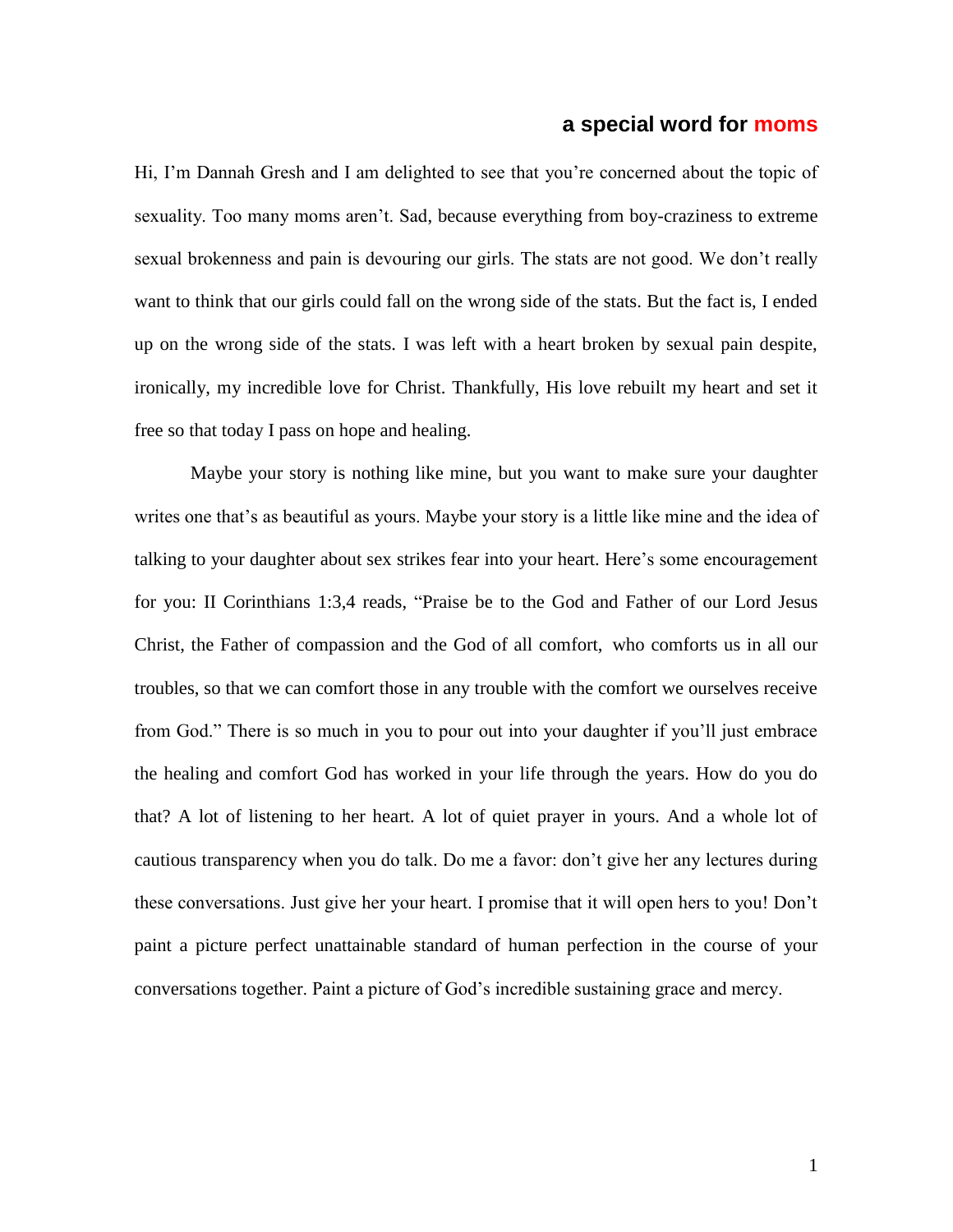#### **introduction to the conversation starters**

I am excited that you are sitting down as mother and daughter to talk about the message in *What Are You Waiting For: The One Thing No One Ever Tells You About Sex*. If you really want to get the most out of any book, the best thing to do is to read it with someone who will talk it all through with you. No one better to do that with than your mom...or your daughter. This discussion guide has been created to cover all sixteen chapters over the course of eight weeks. Just read two chapters a week; then meet as mother and daughter to talk through the conversation questions. Some questions are addressed specifically to moms, others are just for daughters, and some are directed at both of you. It's that easy!

At the end of each conversation starter you"ll find a QR Code (sometimes two) that takes you to my teaching on the material you"ll be discussing. Just install a QR reader app to your iPhone or smart phone, scan the code and enjoy! If you"re not one of those early adopter types and have no idea what QR codes are, go to [www.youtube.com](http://www.youtube.com/) and visit the "Dannah Gresh" channel. You can search for the titles of each video clip as listed next to the QR codes below. Happy watching!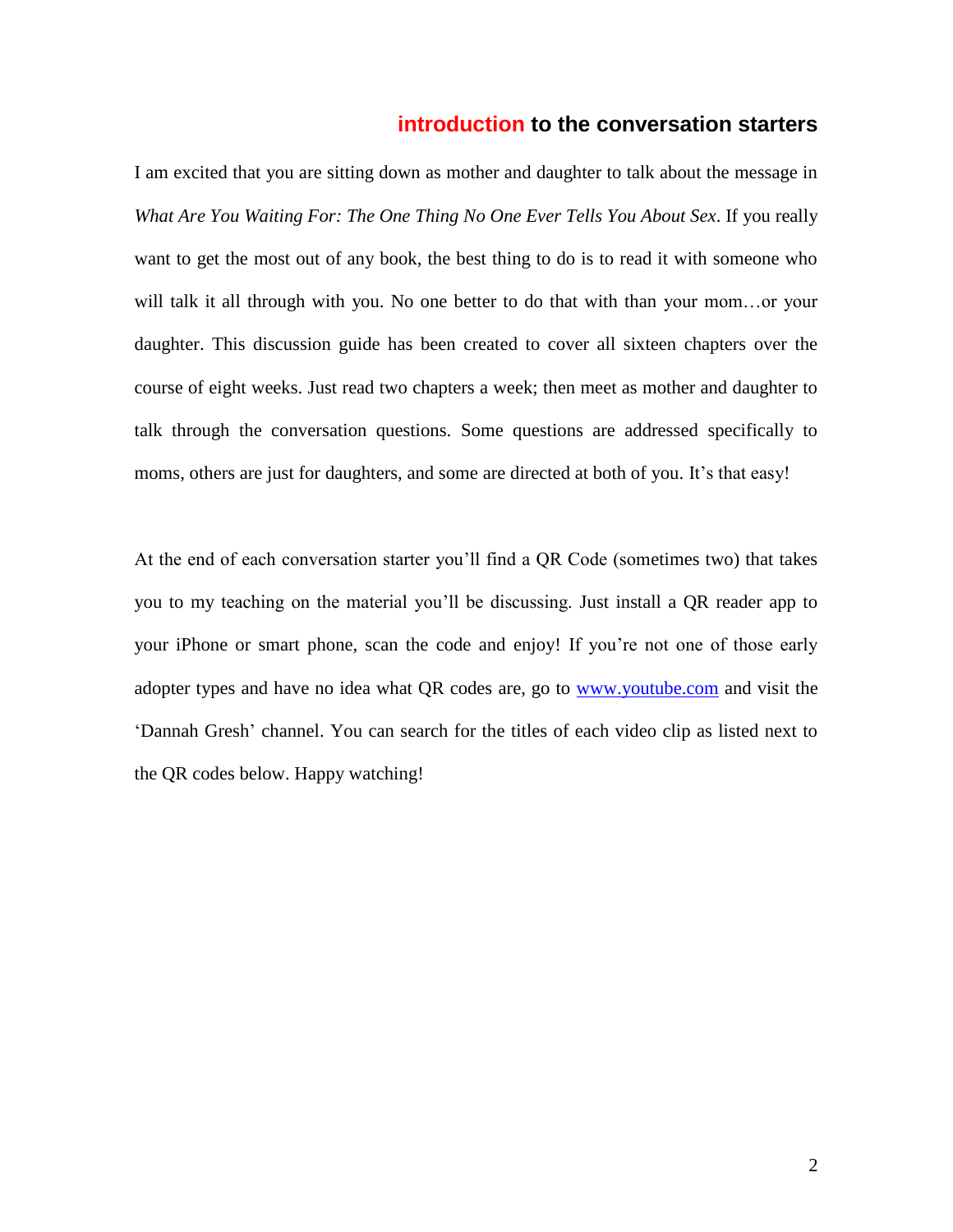### **Week 1: let's get real & clearly confused | chapters 1/2**

**Mom:** On which side of the sexual debate did you find yourself when you were your daughter's age? Share with her whether you'd have been arguing for sexual freedom or chastity belts. And why.

**Daughter:** OK, your turn. Sexual freedom or chastity belts? What's your take?

**Both:** What did you think of how Dannah shared her past in Chapter 2? Were there any parts of her story that you identified with?

**Scripture Focus:** Read II Corinthians 1:3,4. This is a great verse to bring you comfort in the area of sexual purity. Hardly anyone gets through this sex-saturated world untouched by the hyper-sexuality that"s all around us. Whether you"ve been bitten by the boy-crazy bug or find yourself in great sexual pain, today"s scripture focus brings hope. It brings the hope that any hurts we've known—when yielded to God and cleansed and healed by Him—can become a great place of comfort for others if we're just humble enough to admit where we have failed in the past. In what areas of your life has God comforted you, enabling you to pass on that comfort?

**Prayer:** Pray that God would give you humble hearts as you share your hearts with each other for the next eight weeks and that you"d both be able to be vessels of His comfort in this sexually broken world.



when God says yada, yada, yada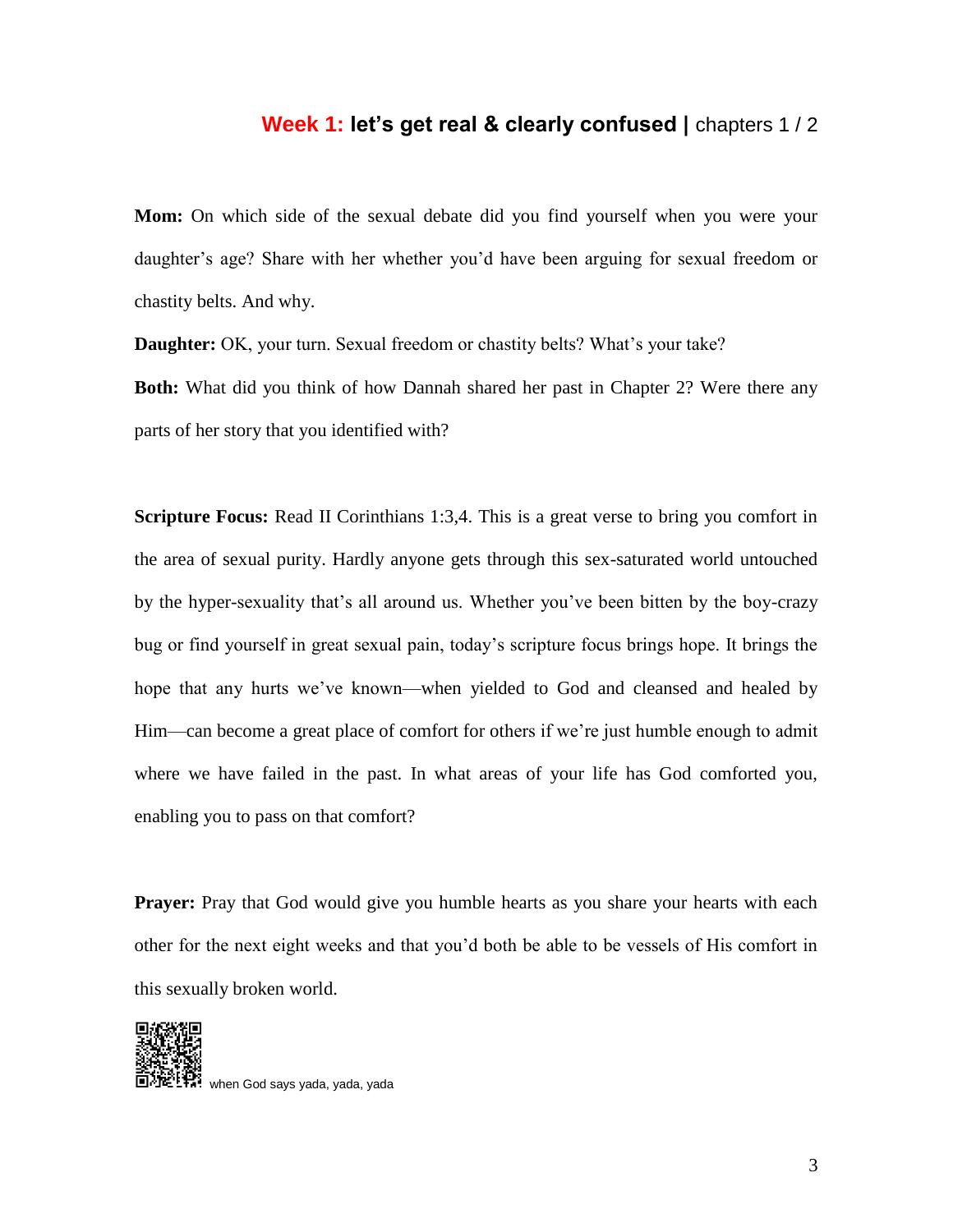#### **Week 2: yada. yada. yada. & one thing no one tells |** chapters 3 / 4

**Daughter:** Have you ever found the arguments for sexual purity to be trite or boring? Which teachings, books, or conversations have been most effective for you when it comes to learning about sexuality? What would engage you in the battle for sexual purity? **Mom:** Do you ever feel at a loss as to what to tell your daughter about God's view of sex? Why is it so hard and how can she make it easier for you to broach the subject? **Both:** Describe the word *yada*. How does this word impact your conceived ideas about sex?

**Scripture Focus:** Read Psalm 139:1-4,13-16,23. This is a great healing balm for our confused hearts. God has "before love" for you. He doesn"t love you based on performance or what you do or don"t believe. He just loves you. What does this mean to you? Do you believe it? Why or why not?

**Prayer:** Pray that God's love would saturate your heart so thoroughly as you read this book that you"ll obey Him out of passion rather than hard-to-follow rules





sundaes, sham-wows and sex, part 2  $\Box$   $\Box$   $\Box$   $\Box$  sundaes, sham-wows and sex, part 3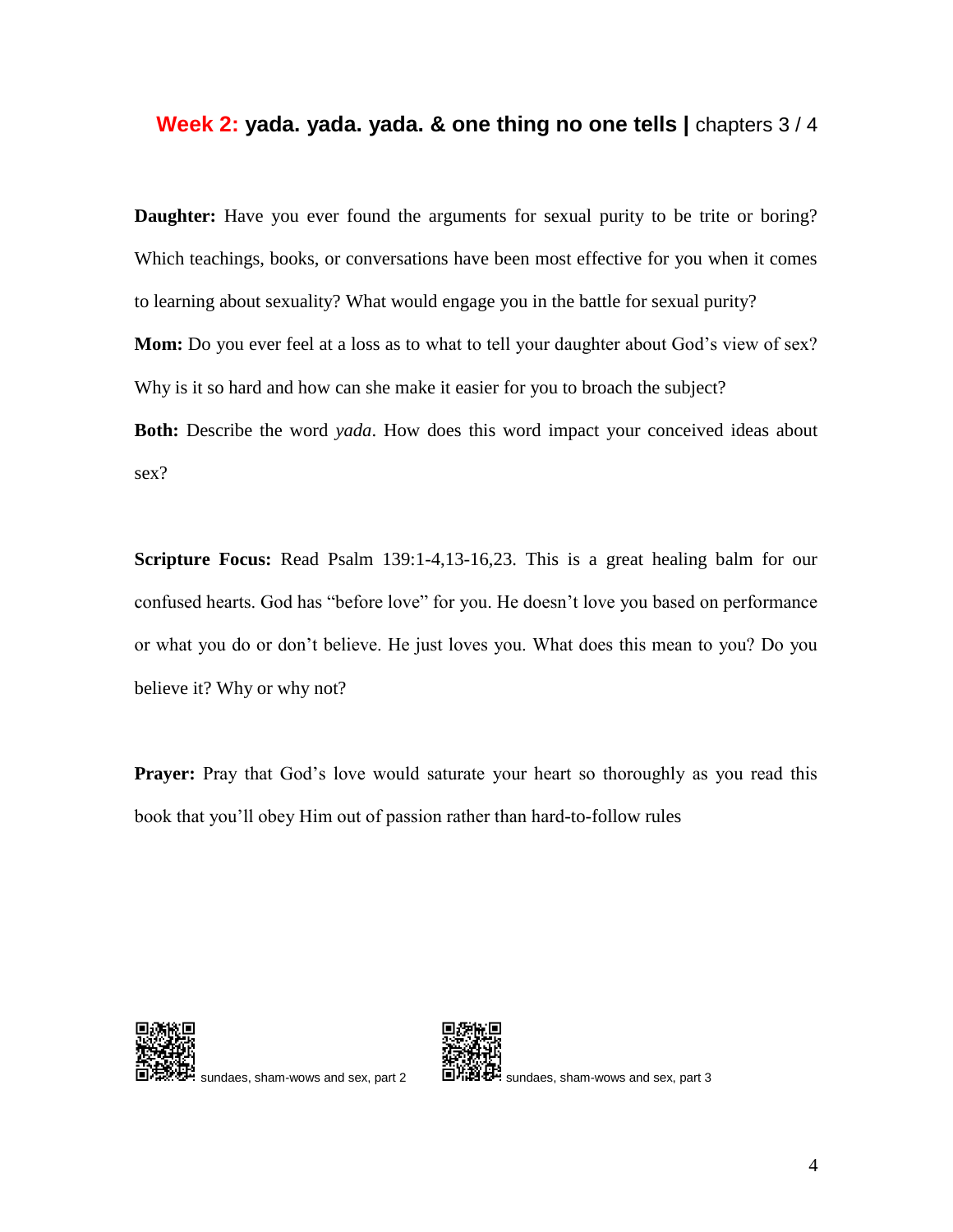#### **Week 3: not all sex is the same & friends w/ benefits | chapters 5/6**

**Daughter:** Do you want to be romanced? Do you think that today's depersonalization of sex has made women less interested in romance? Do you know anyone who is into "friends with benefits"? How has that impacted you?

**Mom:** What was the most romantic gesture ever when you were dating? Do you think women/teens today want to be romanced deep down inside? Do you still want that? **Both:** Describe the word *shakab.* How do you see it in our culture? What things in society advocate this counterfeit of depersonalized sex?

**Scripture Focus:** Read Titus 2:11-15. This verse tells us what can enable us to say "no" to worldly passions. What helps us to do this? How can you experience God's grace in practical ways so that you can say "no" to worldly passions?

**Prayer:** Pray for an extra measure of God's grace so that you'll be able to identify a worldly passion that should be avoided and a common gift that is ok to embrace.

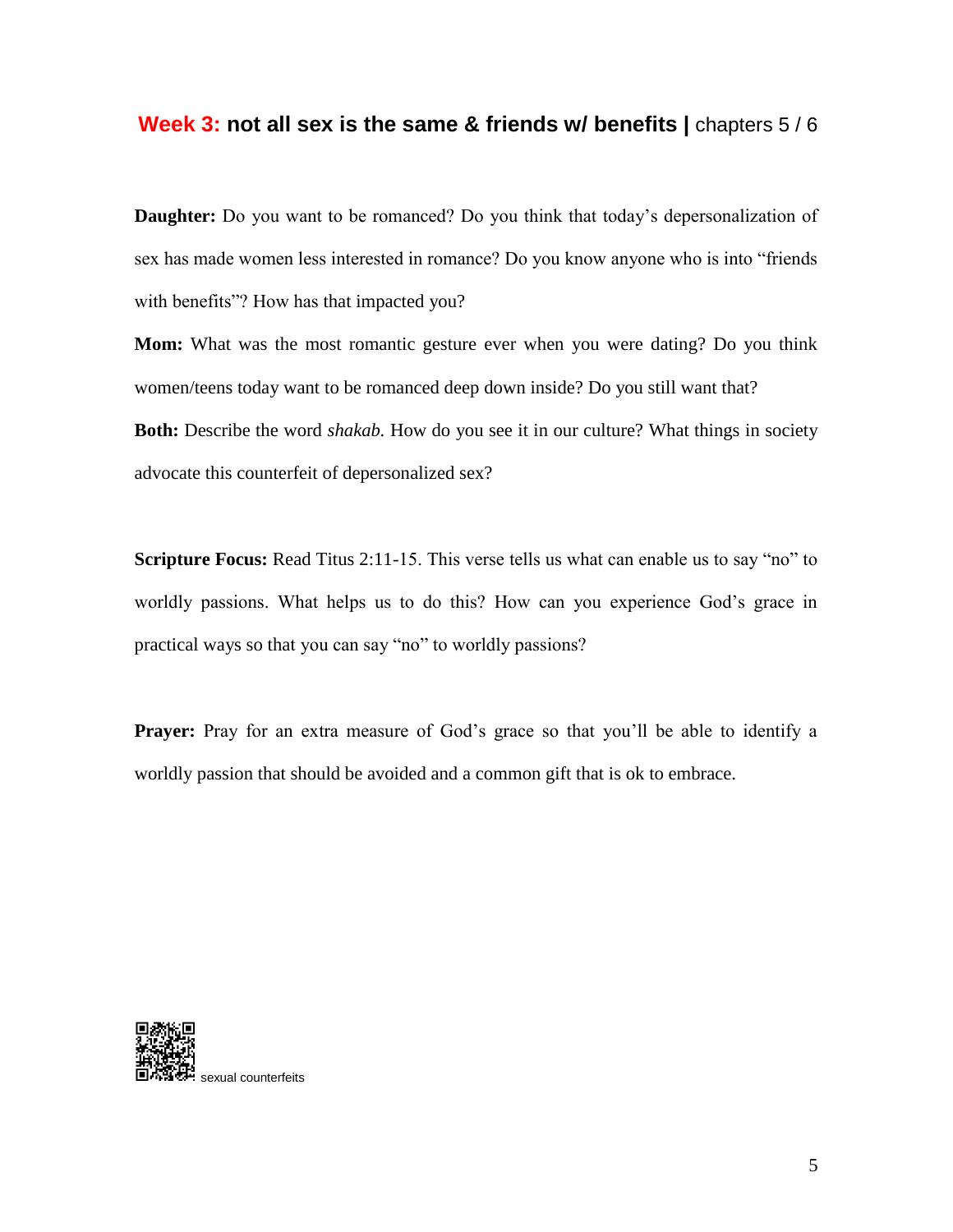#### **Week 4: relational love & the lesbian question | chapters 7/8**

**Mom:** Relational love, as seen in marriage, helps us to understand the relational character of God. But no marriage is perfect. And many fail. What do you want your daughter to know about relationship love in marriage? Who and what do you want her to observe concerning relational love?

**Daughter:** What are some of the really cool aspects of male and female diversity that make a guy mysterious to you? What traits in a guy do you find attractive?

**Both:** In chapter 8, Dannah talked about the lies that Rachel lived under as she struggled with same-sex attraction. What are some of the sexual lies or labels that you have lived under?

**Scripture Focus:** Read John 8:32. When we really intimately know Truth, we will be set free. The Bible teaches that Jesus is Truth and that"s where we find our freedom. Do you know him? Describe your relationship with Him to each other.

**Prayer:** Ask God to make Jesus personal to you. Ask Him to help you to know Him more deeply than you ever have and expect that He will re-write any unholy lies or labels in your heart.



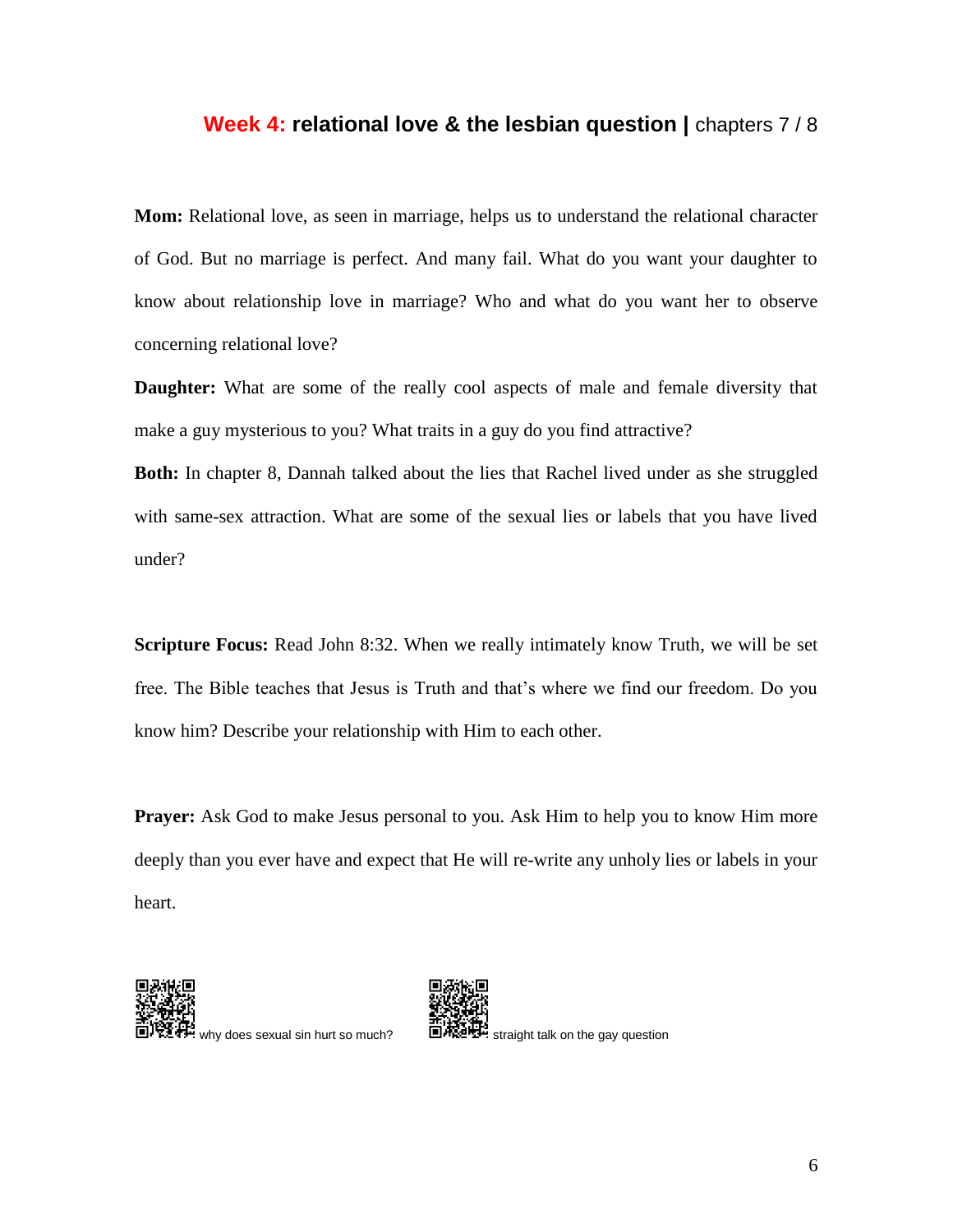#### **Week 5: sex is not a solo sport & our porn problem | chapters 9/10**

**Both:** What's the Hebrew definition for sex, or *chatta*, that Dannah introduces in chapter 9? How does this help us to define sexual sin? What are the primary issues with both masturbation and porn that make them miss the mark of God's ideal?

**Mom:** What are some ways that you have missed the mark of God's ideal sexually? Not big ways, but the kind where you miss the bull"s-eye even though you are sort of close? (Like dressing immodestly or watching sex-filled television programs.)

**Daughter:** Has porn been an issue for you? Or your friends? In what ways do you think that it harms a woman"s ability to be interested in a real relationship?

**Scripture Focus:** Read Job 31:1. Job was radical in his approach to avoiding lustful thoughts. What did he do? How can you make a modern-day covenant with your eyes?

**Prayer:** Ask God to seal your covenant with His Spirit so that you have power to keep your eyes and heart pure. We can never do that on our own. Only through Him can we live in purity.

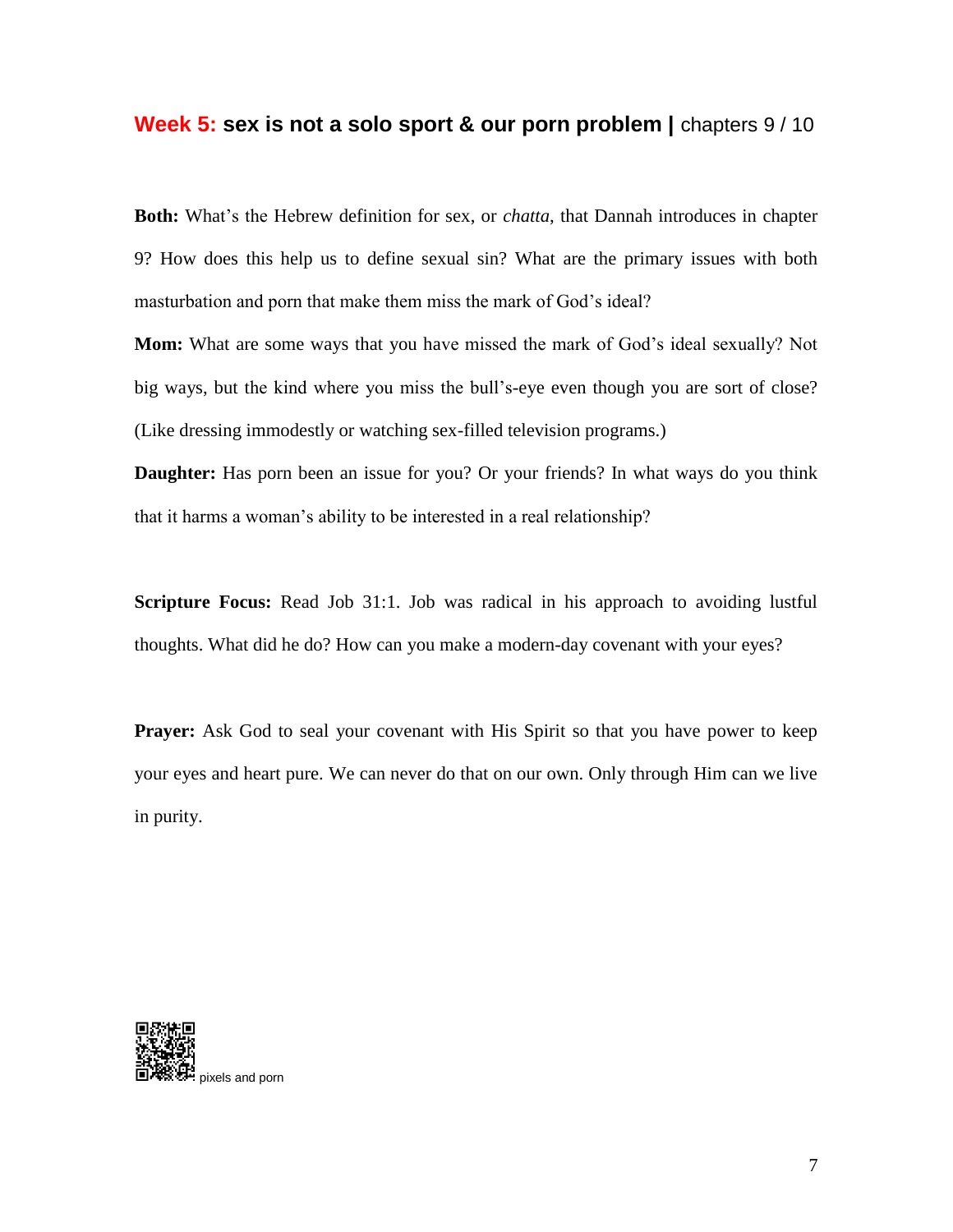# **Week 6: exclusive love & the line | chapters 11 / 12**

**Both:** How does viewing sex as a picture of God's love help you to understand God's rules about sex? What aspect of those boundaries is hardest for you to understand and conform to?

**Daughter:** Where do you draw the line for physical contact with a guy? Why?

**Mom:** Do you think the place where your daughter has drawn her line is a good one? What would you like to see her change, if anything? How can you encourage her? Help your daughter by holding her accountable to her standards and by asking about it when she is in a dating relationship.

**Scripture Focus:** Read Ephesians 5:3. God's standard for your sexual purity is that there should not be a "hint" of sexual sin in you. How have you hinted at sexual sin recently? Confess this and pursue His standard together.

**Prayer:** Pray for humble hearts to provide a safe accountability environment as you seek to live lives of purity together.

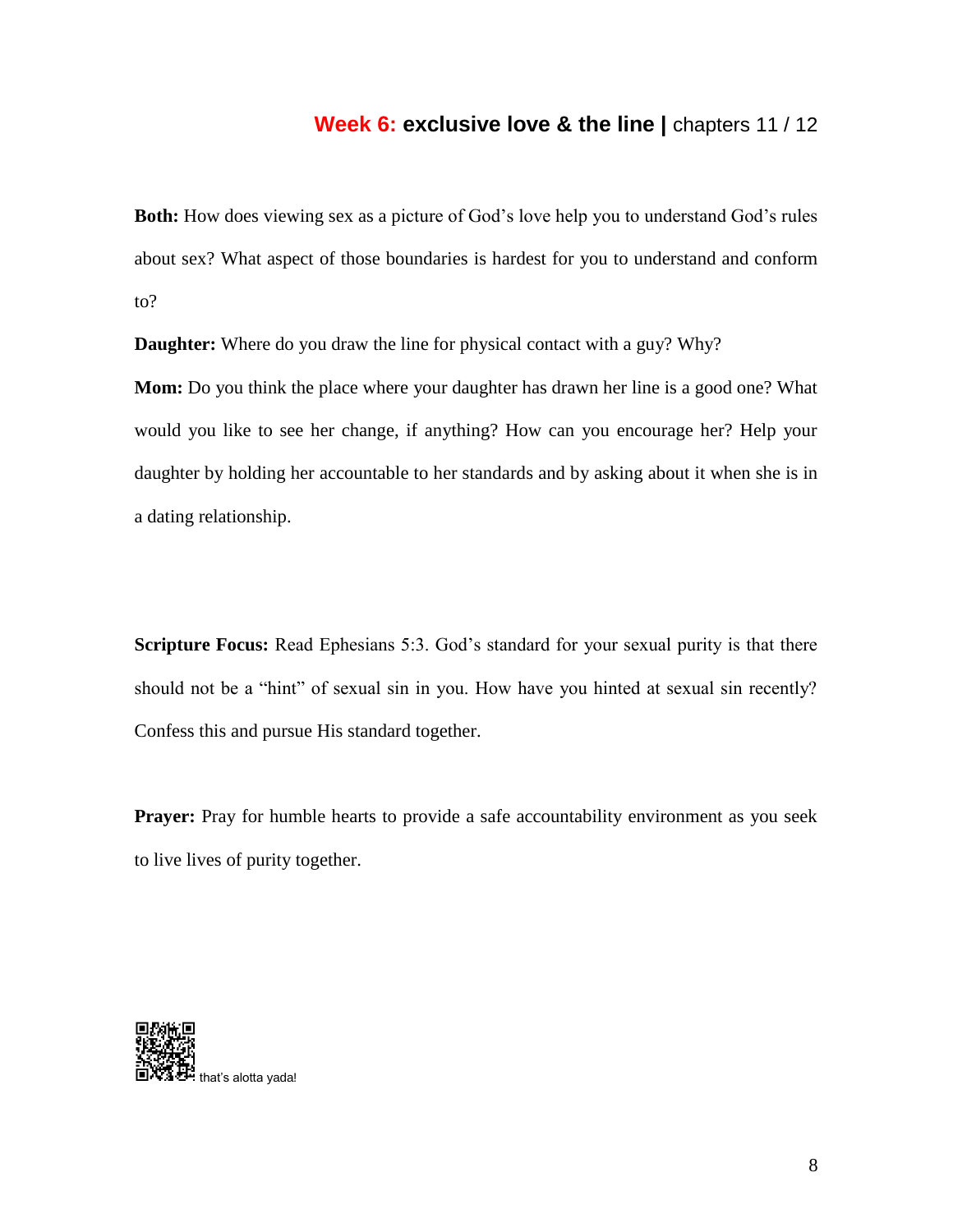# **Week 7: starting over & finding yada |** chapters 13 / 14

**Daughter:** Which of the four qualities of a husband, as described in Ephesians, means the most to you? What other qualities do you feel are important to you? Do you believe a guy like that exists for you? Why or why not?

**Mom:** Which of the four qualities of a husband, as described in Ephesians, do you most hope your daughter will pursue? Why do you think this is important for her?

**Both:** How does Dannah's story of healing make you feel? Do you need some healing?

**Scripture Focus:** Read James 5:16. How does this verse say we can best experience healing? Forgiveness comes from God alone, but healing is manifested through the involvement of other believers in our lives. Who can you freely confess your sins to?

**Prayer:** Spend some time in confession together. Do this openly if you feel comfortable or do it quietly if you do not. Ask God to give you courage to share your sins with others so you can heal.